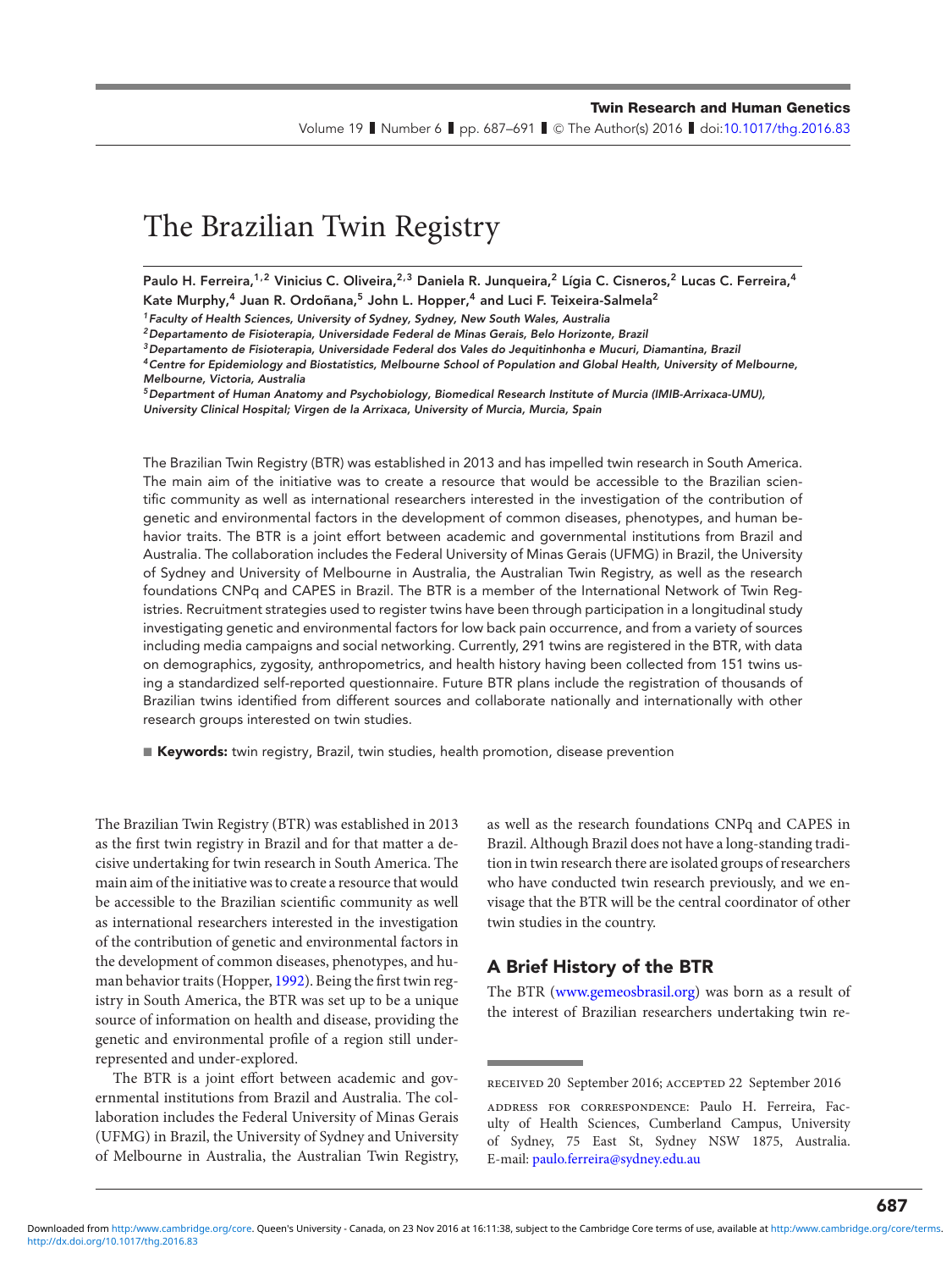search in Australia, mainly in the field of musculoskeletal pain (Dario et al., [2016;](#page-4-0) Ferreira et al., [2011;](#page-4-0) Ferreira et al., [2013;](#page-4-0) Ferreira et al., [2016;](#page-4-0) Junqueira et al., [2014;](#page-4-0) Oliveira et al., [2015;](#page-4-0) Pinheiro et al., [2015\)](#page-4-0). Since its inception, the BTR has been fully supported by the Australian Twin Registry and could be regarded as its co-twin registry. To our knowledge, the BTR is the only established active twin registry in South America, and the lack of a previous twin registry in the region led us to establish the registry through the implementation of a research project focused on risk factors for low back pain in the state of Minas Gerais, Brazil. The aim is to expand the research activities through the integration of other twin research groups in Brazil and broaden the scope of research co-ordinated by the BTR.

The BTR became a member of the International Network of Twin Registries in 2015 (Buchwald et al., [2014\)](#page-4-0). Currently, 291 twins have consented to be registered in the BTR, with baseline and demographic data available from 151 twins. One of the strengths of our implementation design is the availability of health and lifestyle data from the registerentry questionnaire. The current twin sample is younger than in most twin registries (mean age  $= 30$ ; range  $= 18$ – 83), and characteristics of the 151 twins include 64 pairs of monozygotic and 12 pairs of dizygotic twins [\(Table 1\)](#page-2-0).

## **Funding of the BTR**

The BTR is funded by an enabling grant from the Brazilian agency CNPq, a people support scheme provided by the Brazilian agency CAPES, and an international research and research training fund from the University of Melbourne, Australia.

## **Recruitment**

We are recruiting twins from a variety of sources, including media campaigns, social networking (e.g., Facebook), the BTR website, media appearances (e.g., TV, radio, national newspapers), multiple birth associations (e.g., Vizinhos de Utero), personal referrals, as well as healthcare providers and governmental databases.

#### **Recruitment Through a Study of Low Back Pain**

One of the main recruitment strategies we are using to register twins is through the invitation to participate in a longitudinal study investigating genetic and environmental factors for low back pain occurrence. This is the Brazilian arm of a large consortium study, with data also being collected in Australia. This study has been approved by the Local Human Research Ethics Committee at UFMG (protocol number 507231) and has received funding from Coordenação de Aperfeiçoamento de Pessoal de Nível Superior (CAPES), Brazil (project number A009\_2013).

# **Study Population and Setting**

All Brazilian twins aged ≥18 years old who comprehend Portuguese are eligible and are being invited to participate in the study. A number of separate invitation strategies are being adopted: (1) media campaigns in Brazilian universities, faculties, and other locals of interest, (2) media campaigns using social networking (e.g., Facebook), (3) media campaigns using the developed website of the project, and (4) local publicity and word-of-mouth. We expect a convenient sample of 300 Brazilian twin pairs ( $n = 600$  individuals) to be recruited for the low back pain study, with twins being automatically registered with the BTR.

Twins who fulfill the inclusion criteria and agree to participate in the study are contacted by a study researcher to collect relevant data. Prior to the data collection, the researchers double-check the inclusion criteria and explain the nature of the study to the participant.

# **Data Collection at Baseline and Follow-Ups**

The experience of the participants of low back pain and potential risk factors are investigated using our baseline questionnaire [\(Table 2\)](#page-3-0). Participants may choose to answer the questionnaire in person, over the telephone, or electronically. At baseline, demographics, zygosity, anthropometrics, and health history of the participants are collected using standard self-reported questionnaires. Portuguese versions of the standard self-reported questionnaires are used. Data on health variables include the following: health-related quality of life, physical workload and physical activity level, lifestyle (e.g., smoking) and psychosocial (e.g., levels of social isolation) factors, and occurrence of health problems (e.g., low back pain).

The questionnaire used at baseline was developed by the study researchers and was based on the script used by other established registries (i.e., Australian Twin Registry and Spanish Murcia Twin Registry) in order to maintain consistency and future comparisons among populations. Factors collected have been previously reported in twin studies as being associated with low back pain (Ferreira et al., [2013;](#page-4-0) Hartvigsen & Christensen, [2007;](#page-4-0) Hartvigsen et al., [2006;](#page-4-0) Hestbaek et al., [2008\)](#page-4-0). Variables collected are assessed, as described below.

#### **Demographics, Anthropometrics, and Social Variables**

Demographics such as age, sex, and ethnicity are assessed by self-reported questions. Self-reported questions also assess anthropometrics (e.g., weight and height) and social variables (e.g., marital status, familiar income, educational level, and occupation).

#### **Health History**

Health-related quality of life is assessed using the EQ-5D (Rabin & de Charro, [2001\)](#page-4-0). Participants are asked to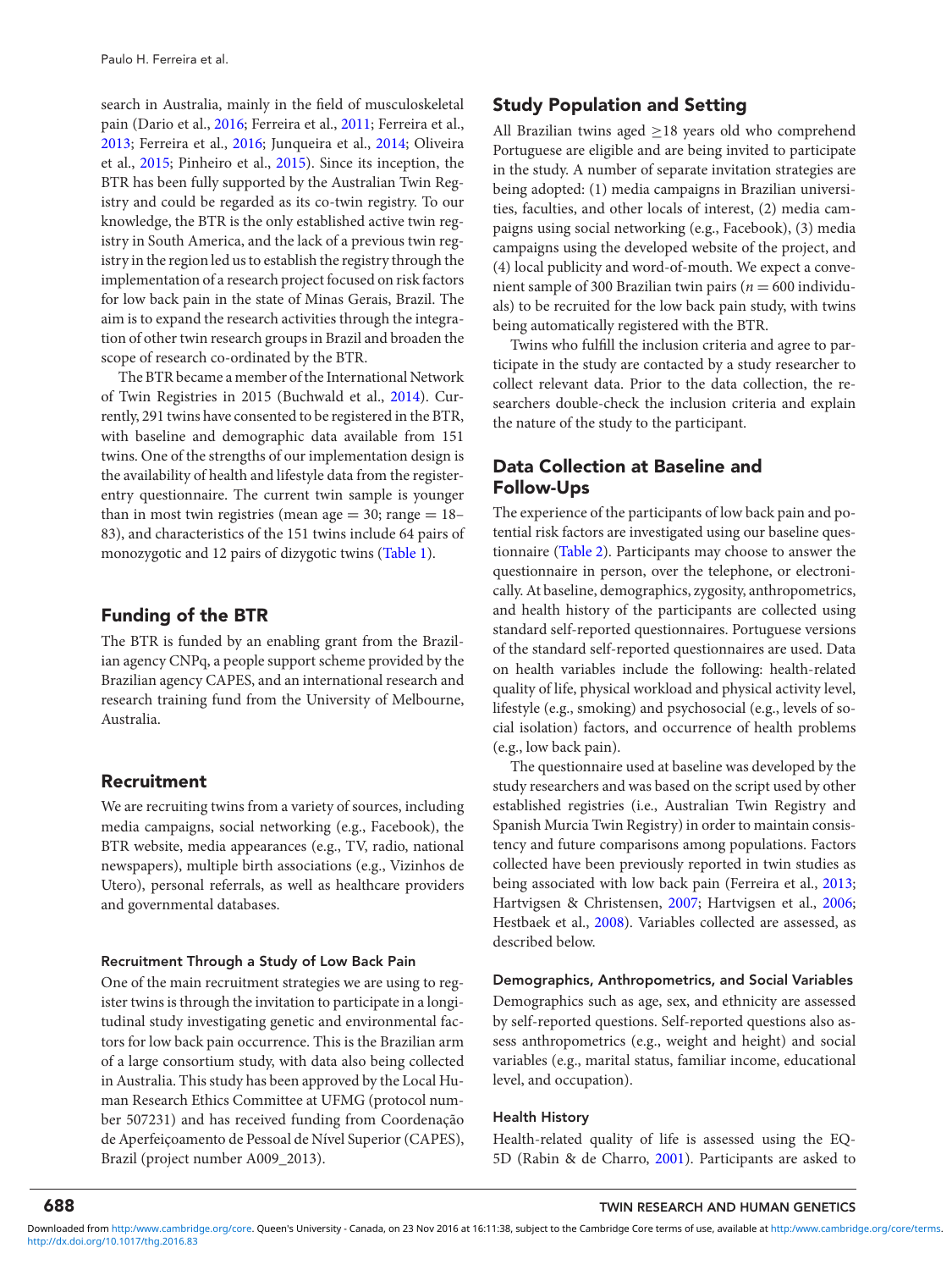<span id="page-2-0"></span>**Characteristics of 151 Twins With Baseline Data in the Brazilian Twin Registry (151 out of 291 Registered Twins)**

| Characteristics                                  | Number (Percentage or SD) |
|--------------------------------------------------|---------------------------|
| Total number of twins with baseline data         | 151                       |
| Monozygotic twins                                | 127 (84%)                 |
| Male-male                                        | 46                        |
| Female-female                                    | 81                        |
| Dizygotic twins                                  | 24 (16%)                  |
| Male-male                                        | 2                         |
| Female-female                                    | 1                         |
| Opposite-sex                                     | 21                        |
| Age, mean                                        | 30.0 (12 SD)              |
| Educational level                                |                           |
| Completed under-graduate or post-graduate degree | 55 (36%)                  |
| Completed high school                            | 88 (58%)                  |
| Completed fundamental school                     | 4 (3%)                    |
| Did not complete fundamental school              | 4 (3%)                    |
| Occupation                                       |                           |
| Employed                                         | 96 (64%)                  |
| Unemployed                                       | 12 (7%)                   |
| Student                                          | 43 (29%)                  |
| Ethnicity<br>White                               |                           |
| Black                                            | 89 (59%)                  |
| Brown                                            | 2(1%)<br>57 (38%)         |
| Mulatto                                          |                           |
|                                                  | 3(2%)<br>65.0 (19 SD)     |
| Weight (kg), mean<br>Height (cm), mean           | 166.0 (17 SD)             |
| Smoking history                                  | 25 (17%)                  |
| Alcohol consumption history                      | 107 (71%)                 |
| Physical active                                  | 106 (70%)                 |
| Report sleep quality problems                    | 43 (29%)                  |
| Self-reported quality of life                    | 85.0 (11 SD)              |
| Reported health problems                         |                           |
| Related to mobility, n (%)                       | 4 (3%)                    |
| Related to personal care, n (%)                  | 2(1%)                     |
| Related to usual activities, n (%)               | 6(4%)                     |
| Related to pain and discomfort, n (%)            | 71 (47%)                  |
| Related to anxiety and depression, n (%)         | 55 (36%)                  |
| Diagnosed with health conditions                 |                           |
| Cancer                                           | 9(6%)                     |
| Neurologic disorders                             | 75 (50%)                  |
| Allergic disorders                               | 74 (49%)                  |
| Skin disorders                                   | 13 (9%)                   |
| Gastrointestinal disorders                       | 35 (23%)                  |
| Cardiorespiratory disorders                      | 36 (24%)                  |
| Endocrine disorders                              | 21 (14%)                  |
| Musculoskeletal disorders                        | 48 (32%)                  |
| Rheumatic/autoimmune disorders                   | 7 (5%)                    |
| Congenital disorders                             | 8(5%)                     |
| Disabling low back pain in the last 4 weeks      | 26 (17%)                  |
| Medication consumption in the last 4 weeks       | 113 (75%)                 |

describe their own health according to five dimensions (i.e., mobility, self-care, usual activities, pain/discomfort, and anxiety/depression) and also provide a self-rating on a visual analogue scale with endpoints of 'best imaginable health state' set at 100 and 'worst imaginable health state' at zero. Twins' physical workload and physical activity level are assessed using, respectively, the Physical Workload Index (Hollmann et al., [1999\)](#page-4-0) and the Active Australia Survey (Brown et al., [2004\)](#page-4-0). Self-reported questions assess lifestyle factors, including smoking, alcohol, and illicit drugs consumption. Sleep quality is assessed using the Pittsburgh Sleep Quality Index (Bertolazi et al., [2011\)](#page-4-0). Anxiety and depression is assessed using the Center for Epidemiological Studies-Depression Scale (CES-D; Batistoni et al., [2007\)](#page-4-0), and participants' perceived levels of social isolation is assessed using the Friendship Scale (Hawthorne et al., [2013\)](#page-4-0). Occurrence of health problems (e.g., cardiovascular, neurologic, respiratory, oncologic, mental, and musculoskeletal health disorders) and use of medication are assessed using self-reported questions.

#### **Assessment of Low Back Pain**

Twins' experience of low back pain is assessed based on a recent consensus on the standardization of low back pain definitions for observational studies (Dionne et al., [2008\)](#page-4-0). The self-report of low back pain is the primary outcome for this study and is investigated by asking participants if they have experienced low back pain. Twins who state they have

# **TWIN RESEARCH AND HUMAN GENETICS 689**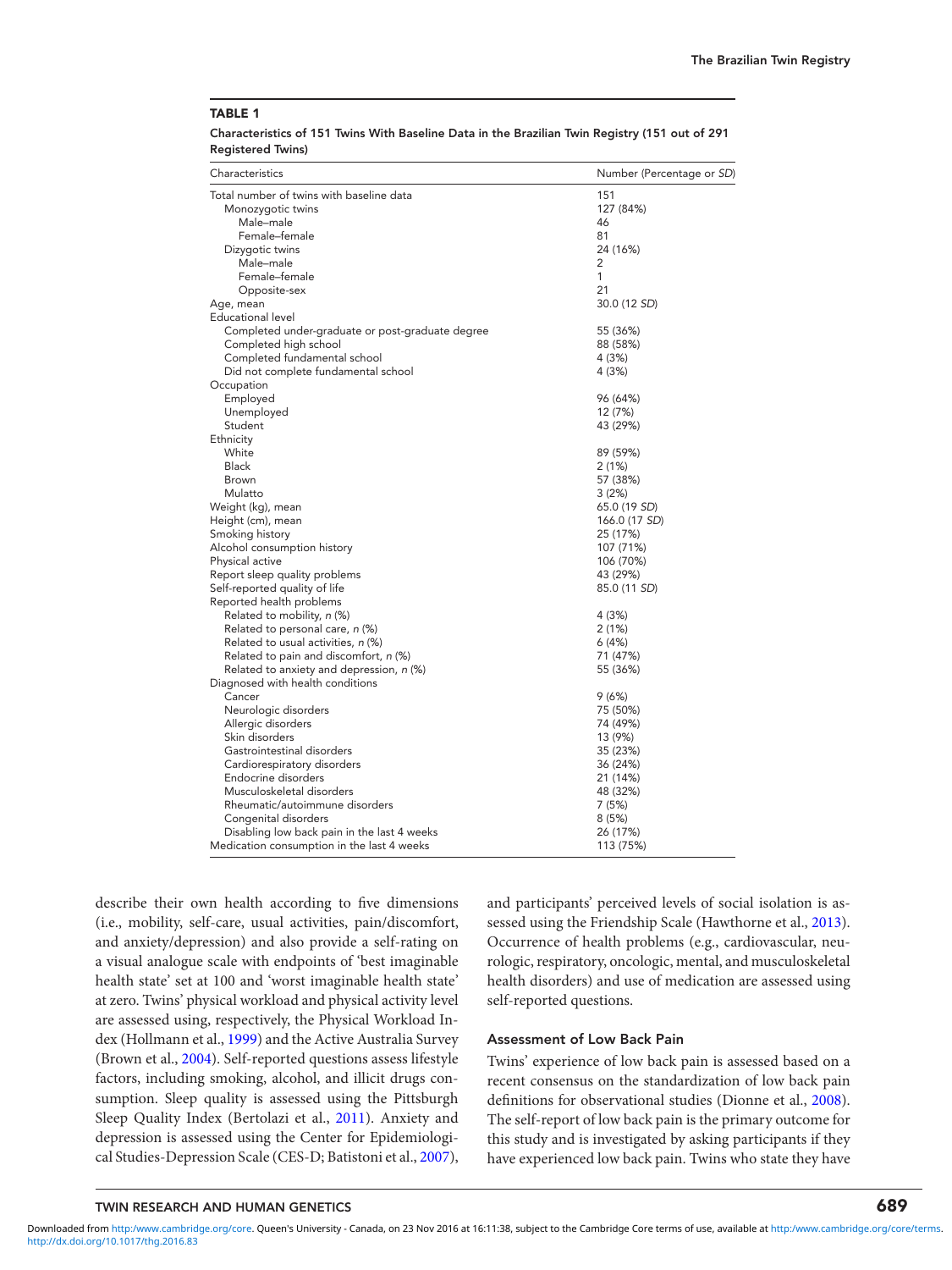#### <span id="page-3-0"></span>**TABLE 2**

#### **Assessed Phenotypes in the Brazilian Twin Registry**

Sociodemographic and anthropometrics

Self-reported questions

Age, sex, ethnicity, marital status, educational level, occupation, family income, eye color, natural hair color, laterality, weight, height, waist, and hip circumferences

Portuguese versions of standardized self-reported questionnaires

Zygosity (Peas-in-a-Pod questionnaire; Ooki & Asaka, [2004\)](#page-4-0)

Health history

Self-reported questions

Lifestyle (i.e., smoking, alcohol, coffee, tea, and illicit drugs consumption), occurrence of health conditions (i.e., cardiorespiratory, neurologic, oncologic, mental, musculoskeletal, and others), medication consumption

Portuguese versions of standardized self-reported questionnaires Health-related quality of life (EuroQol-5D-3L; Rabin & de Charro, [2001\)](#page-4-0) Physical workload (Physical Workload Index; Hollmann et al., [1999\)](#page-4-0) Physical activity level (Active Australia Survey; Brown et al., [2004\)](#page-4-0) Sleep quality (Pittsburgh Sleep Quality Index; Bertolazi et al., [2011\)](#page-4-0) Anxiety and depression (CES-D Scale; Batistoni et al., [2007\)](#page-4-0) Perceived social isolation (Friendship Scale; Hawthorne et al., [2013\)](#page-4-0) Disability related to low back pain (Roland Morris Disability Questionnaire; Costa et al., [2007\)](#page-4-0) Pain intensity related to low back pain (Visual Analogue Scale; Scrimshaw & Maher, [2001\)](#page-4-0)

Note: Peas-in-a-Pod questionnaire: For twins under 18 years old, score ranges from 3 to 10, with scores up to 6 indicating monozygotic twins. For adults, both twins have to complete the questionnaire and their scores are added together to have a final score ranging from 6 to 20, with a score from 6 to 13 indicating monozygotic twins. EuroQol-5D-3L: Assess health-related quality of life in five dimensions (i.e., mobility, self-care, usual activities, pain/discomfort, and anxiety/depression) and a visual analogue scale with endpoints of 'best imaginable health state' set at 100 and 'worst imaginable health state' at 0 to assess self-reported quality of life. Physical Workload Index: 19 items assess how often individuals stay in different work situations. Active Australia Survey: Assesses physical activity level over the last 7 days. Pittsburgh Sleep Quality Index: Score ranges from 0 to 21, with greater scores indicating worse sleep quality. CES-D Scale (Center for Epidemiological Studies-Depression Scale): Score ranges from 0 to 20, with greater scores indicating higher depressive symptoms. Friendship Scale: Score ranges from 0 to 24, with smaller scores indicating more isolation. Roland Morris Disability Questionnaire: Score ranges from 0 to 24, with greater scores indicating more disability related to low back pain. Visual Analogue Scale: Score ranges from 0 to 10, with greater scores indicating higher low back pain intensity.

experienced low back pain also provide the duration of the episode, number of episodes in their lifetime, and previous treatments. If participants report low back pain at baseline, their low back pain related disability and level of symptoms are assessed using the Roland Morris Disability Questionnaire (RMDQ; Costa et al., [2007\)](#page-4-0) and the Visual Analogue Scale (VAS; Scrimshaw & Maher, [2001\)](#page-4-0), respectively.

Twins are followed for 1 year with information on experience of low back pain and its associated levels of symptoms collected 3, 6, 9, and 12 months after baseline. At baseline, participants are presented with a 12-month calendar and they are asked to report days with low back pain and its associated level of symptoms using the VAS (Scrimshaw & Maher, [2001\)](#page-4-0) to facilitate recall of low back pain. Followups are collected by study researchers in person, over the telephone, or electronically.

# **Zygosity Assessment in the BTR**

Twins' zygosity is assessed by the Portuguese version of the Peas-in-a-Pod questionnaire. The three-question questionnaire was developed and validated to assess zygosity through twins' or twins' parents or guardians' self-reports, obtaining around 95% accuracy (Ooki & Asaka, [2004\)](#page-4-0). It has been used previously in other studies and is currently used by the Australian Twin Registry (Ooki & Asaka, [2004;](#page-4-0) Rietveld et al., [2000\)](#page-4-0). For adults, both twins have to complete the questionnaire, and their scores are added together to have a final score ranging from 6 to 20 with a score from 6 to 13 indicating monozygosity.

# **Access to the BTR**

Twins are coded and their protected data are stored at the BTR database. The BTR research team and collaborators may access stored data to investigate the contribution of genetic and environmental factors in the development of common diseases, phenotypes, and human behavior traits. The Brazilian scientific community and international researchers may access stored data using a standardized form or propose research projects to collect further information from twins in the BTR. In this case, research projects have to be approved by the BTR research team and the ethics committee of the host institution.

## **Future Development and Plans**

The BTR is in its development stage with a promising future. The BTR has organized the first national twin festival (The first Brazilian Twins' Festival at UFMG, Minas Gerais, in 2016) and has supported other festivals of twins in Brazil (e.g., the first Twins' Festival at Rio Grande do Norte). Approximately 200 twins attended these festivals. As a result of our campaigns and collaborations, the BTR has identified thousands of twins who are being currently contacted to be registered. The BTR research team is acting in collaboration with twin research groups in São Paulo (São Paulo University), Rio Grande do Norte (Federal University of Rio Grande do Norte), and Santa Catarina (Federal University of Santa Catarina). Through this process and the quality of the data being collected, we expect to significantly contribute to improving the health of all Brazilians and